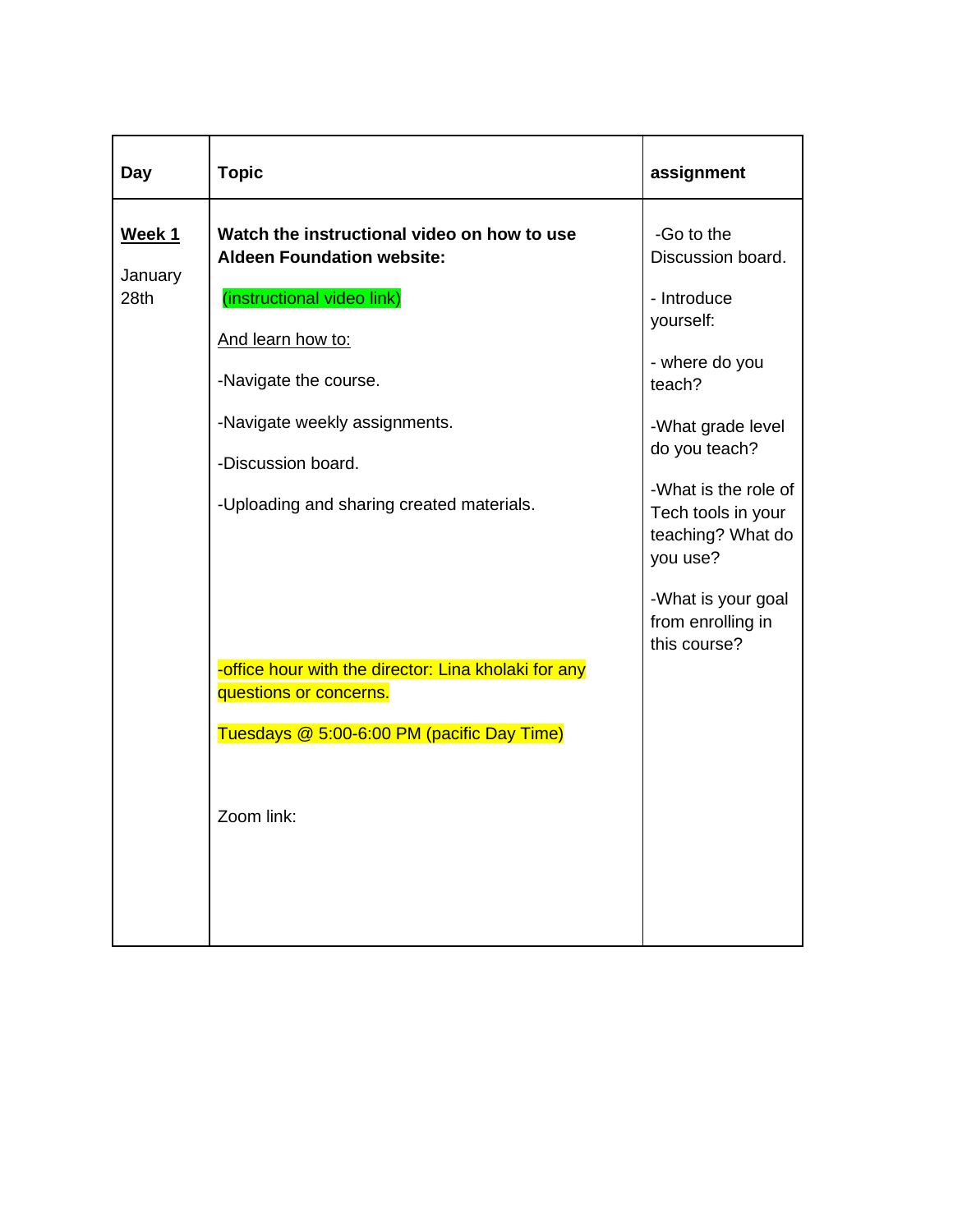| <b>Week 2:</b><br>February<br>4 <sup>th</sup> | -Engaging students online and in-class<br>together using PowerPoint.<br>Step by step creating activities, inserting<br>pictures, Audi, animation, transition, and<br>appearance.<br>Amal Toumeh<br>IT specialist in Education | -Go to the<br>Discussion board<br>and reflect on the<br>video.<br>-design Your own<br>lesson on a<br><b>PowerPoint</b><br>incorporating the<br>tools that you have<br>learned in the<br>presentation<br>video. |
|-----------------------------------------------|-------------------------------------------------------------------------------------------------------------------------------------------------------------------------------------------------------------------------------|----------------------------------------------------------------------------------------------------------------------------------------------------------------------------------------------------------------|
|                                               | -office hour with the director: Lina kholaki<br>Tuesday @ 5:00-6:00 PM (pacific Day Time)                                                                                                                                     | -Upload your<br>project by<br>Thursday.                                                                                                                                                                        |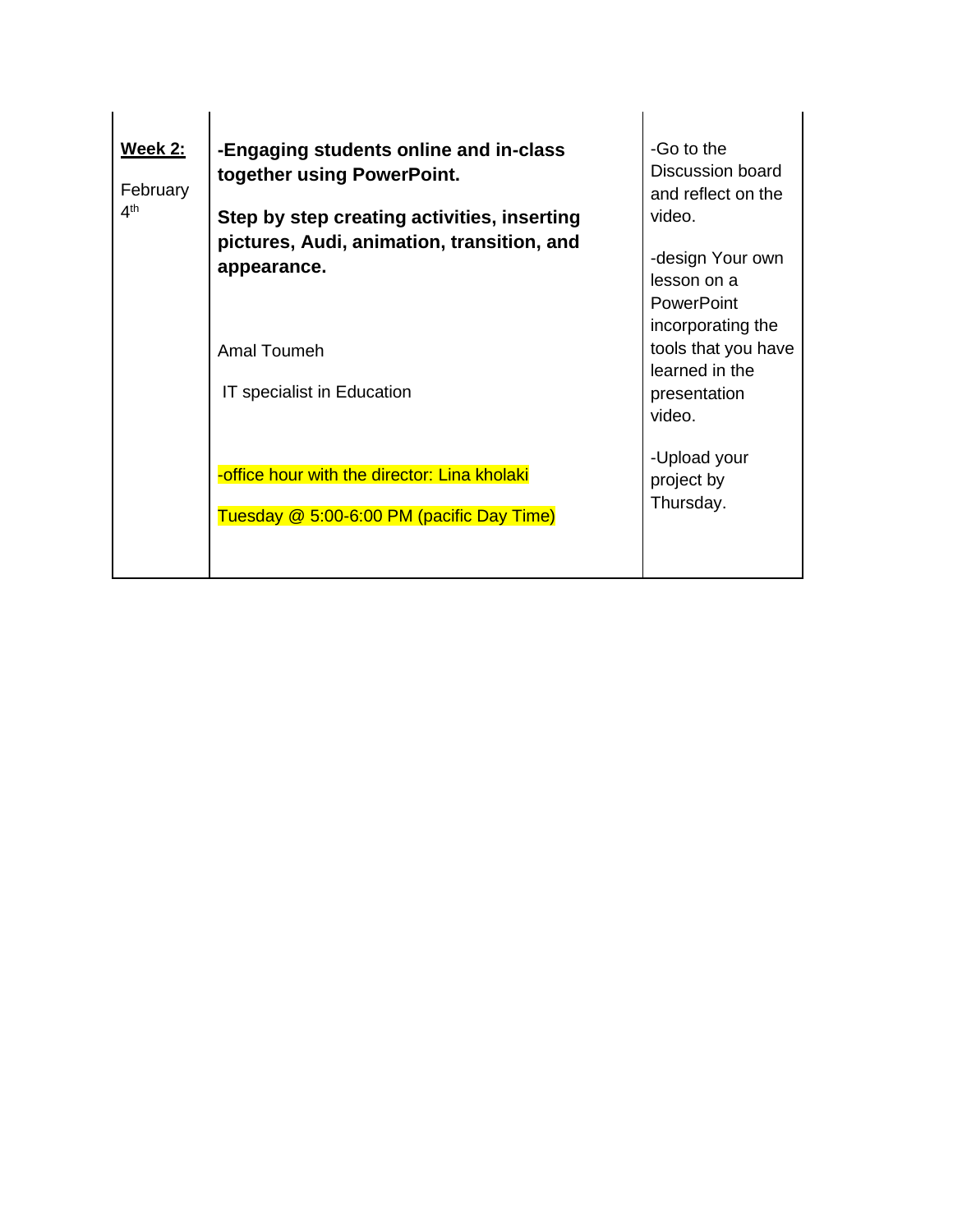| Week 3                       | -Enhance writing and reading skill                                              | -Go to the<br>Discussion board                                                                                                                                       |
|------------------------------|---------------------------------------------------------------------------------|----------------------------------------------------------------------------------------------------------------------------------------------------------------------|
| February<br>11 <sup>th</sup> | Book creator                                                                    | and share your<br>reflection on the<br>presentation.                                                                                                                 |
|                              | Presenter:                                                                      |                                                                                                                                                                      |
|                              | Mrs. Lobna Tarek- Ed Tech coach                                                 | - Create your own                                                                                                                                                    |
|                              | <b>Google Certified Trainer</b><br>-office hour with the director: Lina kholaki | book applying the<br>tool "book creator"<br>using any lesson<br>or unit you are<br>teaching in the<br>classroom using<br>the steps you<br>learned from the<br>video. |
|                              | Tuesday @ 5:00-6:00 PM (pacific Day Time)                                       |                                                                                                                                                                      |
|                              |                                                                                 |                                                                                                                                                                      |
|                              |                                                                                 | -Upload your<br>activity by<br>Thursday.                                                                                                                             |
|                              |                                                                                 |                                                                                                                                                                      |
|                              |                                                                                 |                                                                                                                                                                      |
|                              |                                                                                 |                                                                                                                                                                      |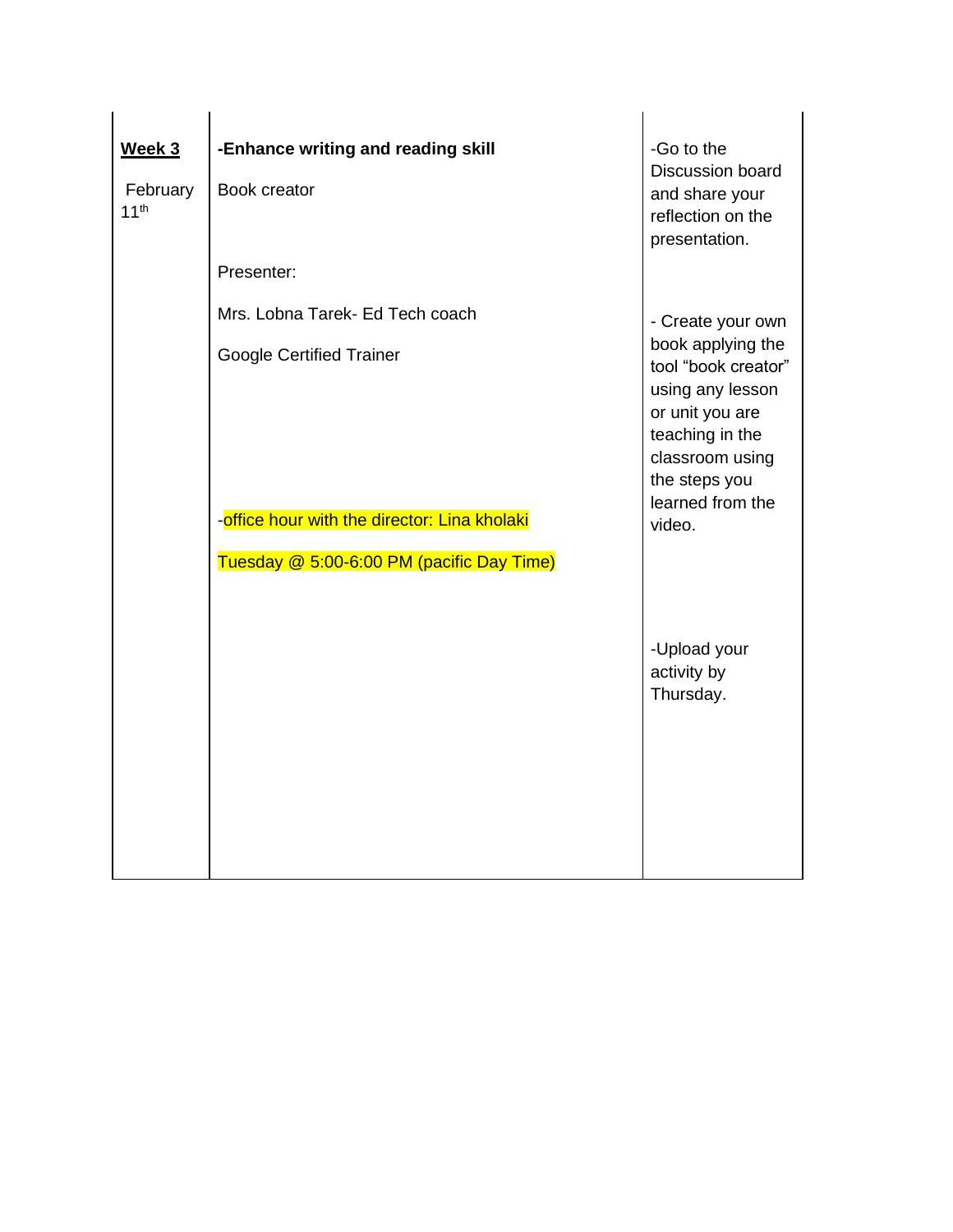| Week 4<br>February<br>18 <sup>th</sup> | -Strategies of teaching reading for language<br>learners (beginners' level).<br><b>Enhance students reading and writing</b> | -Go to Discussion<br>board and share<br>your reflection on<br>the presentation.                                                                                                                                                                 |
|----------------------------------------|-----------------------------------------------------------------------------------------------------------------------------|-------------------------------------------------------------------------------------------------------------------------------------------------------------------------------------------------------------------------------------------------|
|                                        | Presenter:<br>Dr. Hanada Taha<br>-office hour with the director: Lina kholaki<br>Tuesday@ 5:00-6:00 PM (pacific Day Time)   | -Download the<br>template of K-W-L<br>and Fill in the<br>template<br>(attached) with<br>what you know<br>and what you have<br>learned new and<br>what would you<br>like to learn more<br>or discuss about<br>strategies of<br>teaching reading. |
|                                        |                                                                                                                             | - Upload your<br>complete template<br>by Thursday                                                                                                                                                                                               |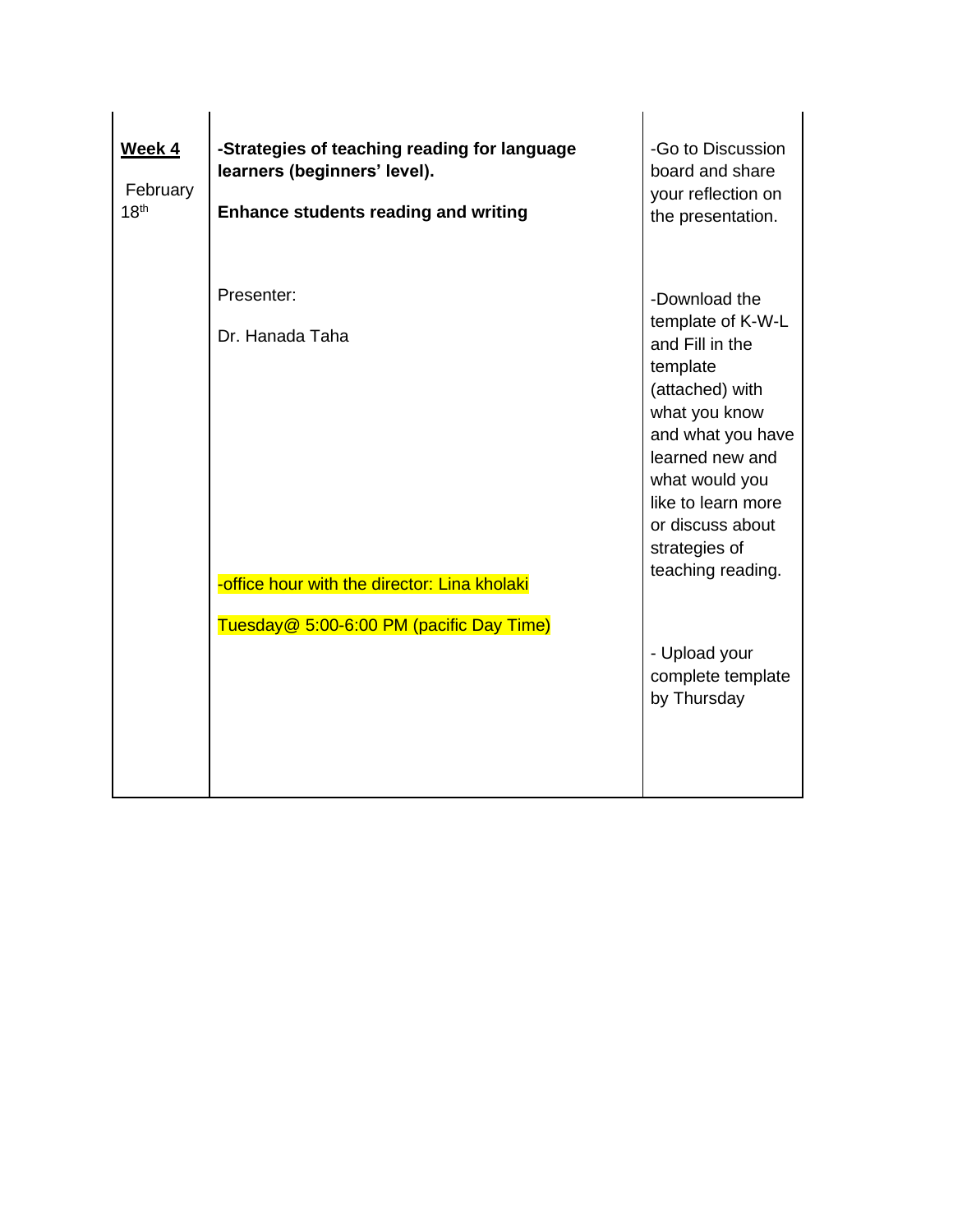| <u>Week 5</u>    | -online tool to engage students' reading and<br>writing skill    | -Discussion board. |
|------------------|------------------------------------------------------------------|--------------------|
| February         |                                                                  | - Create your own  |
| 25 <sup>th</sup> |                                                                  | lesson using the   |
|                  |                                                                  | "Mote" tool,       |
|                  | <b>Mote</b>                                                      | incorporating the  |
|                  |                                                                  | tools and          |
|                  |                                                                  | strategies learned |
|                  | Lobna Tarek                                                      | in the             |
|                  |                                                                  | presentation.      |
|                  |                                                                  | Upload your        |
|                  |                                                                  | project by         |
|                  |                                                                  | Thursday.          |
|                  | -office hour with the director: Lina kholaki                     |                    |
|                  | Tuesday, April 6 <sup>th</sup> @ 5:00-6:00 PM (pacific Day Time) |                    |
|                  |                                                                  |                    |
|                  |                                                                  |                    |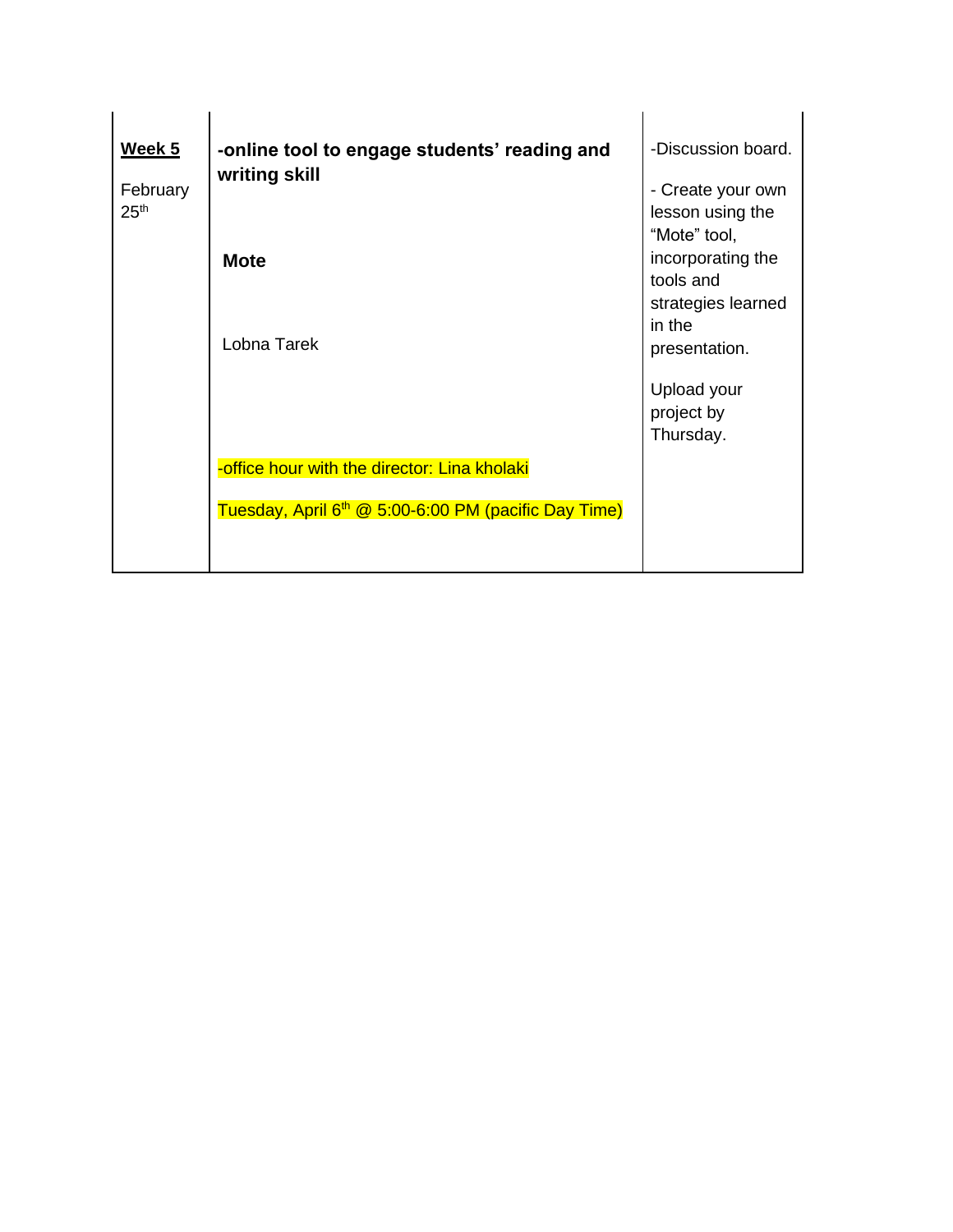|                                 | -Tips and tools to engage students in class and                                                                                              | -Discussion board.                                                                                                                                                                                                                       |
|---------------------------------|----------------------------------------------------------------------------------------------------------------------------------------------|------------------------------------------------------------------------------------------------------------------------------------------------------------------------------------------------------------------------------------------|
| Week 6<br>March 4 <sup>th</sup> | online.<br>Quizziz lesson<br>office hour with the director: Lina kholaki<br>Tuesday, April 6 <sup>th</sup> @ 5:00-6:00 PM (pacific Day Time) | - choose one of<br>the tools<br>presented and<br>create a lesson<br>using your own<br>lesson vocabulary<br>to enhance<br>students<br>engagement in<br>writing and<br>creating with the<br>language applying<br>what you have<br>learned. |
|                                 |                                                                                                                                              |                                                                                                                                                                                                                                          |
|                                 |                                                                                                                                              |                                                                                                                                                                                                                                          |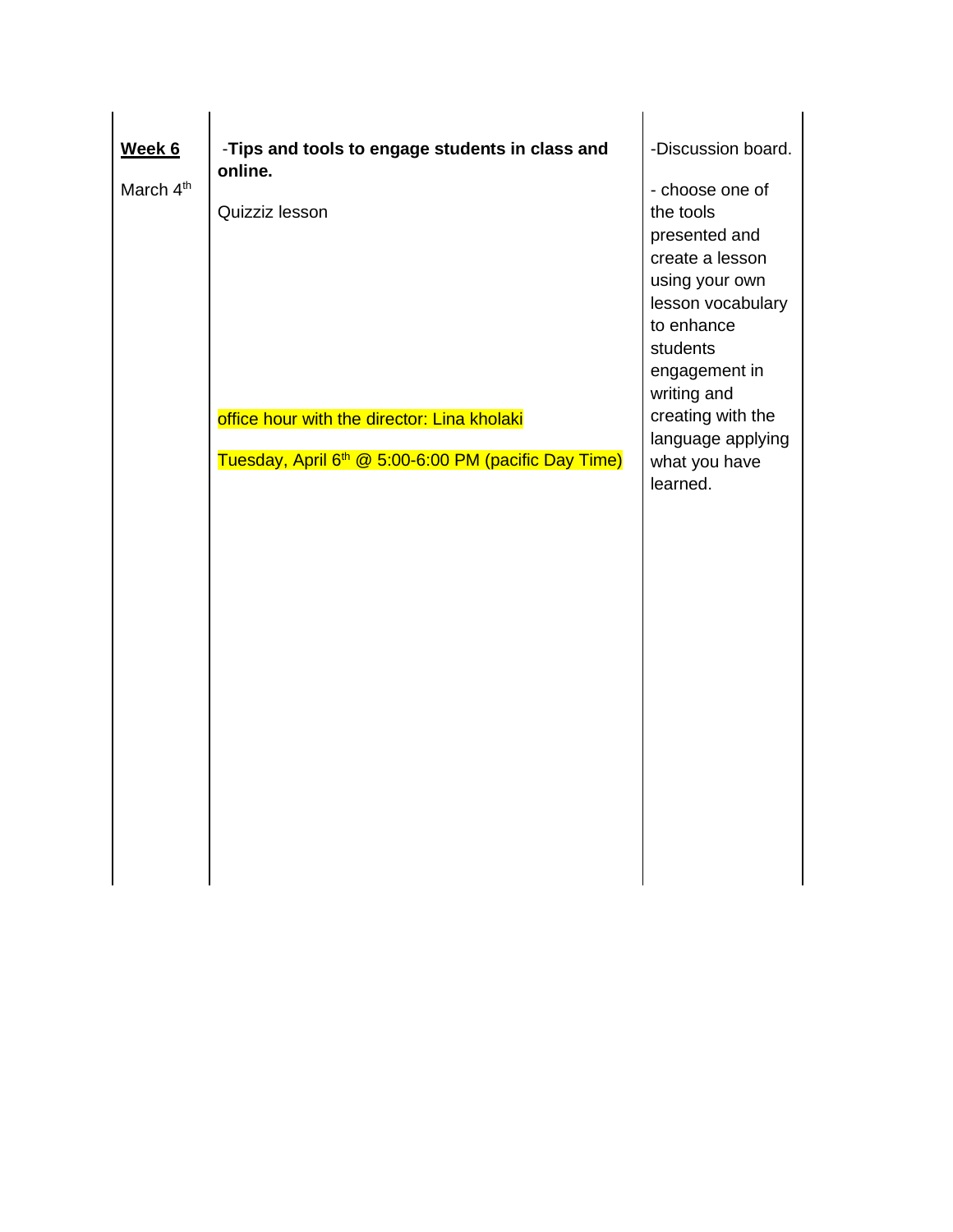| Week 7<br>March 11 <sup>th</sup> | Tools to enhance students' engagement in<br>presentations and to make your life easier.                         | -Discussion board.                                                                       |
|----------------------------------|-----------------------------------------------------------------------------------------------------------------|------------------------------------------------------------------------------------------|
|                                  | <b>Genially</b><br>I love my PDF (how to convert PDF to PP or Word)                                             | -How do these<br>tools will benefit<br>your teaching and<br>your students<br>engagement. |
|                                  | creating visual presentations<br>Thinkling                                                                      |                                                                                          |
|                                  | office hour with the director: Lina kholaki<br>Tuesday, April 6 <sup>th</sup> @ 5:00-6:00 PM (pacific Day Time) | -Upload your<br>assignment (the<br>link to your<br>assignment by<br>Thursday).           |
|                                  |                                                                                                                 |                                                                                          |
|                                  |                                                                                                                 |                                                                                          |